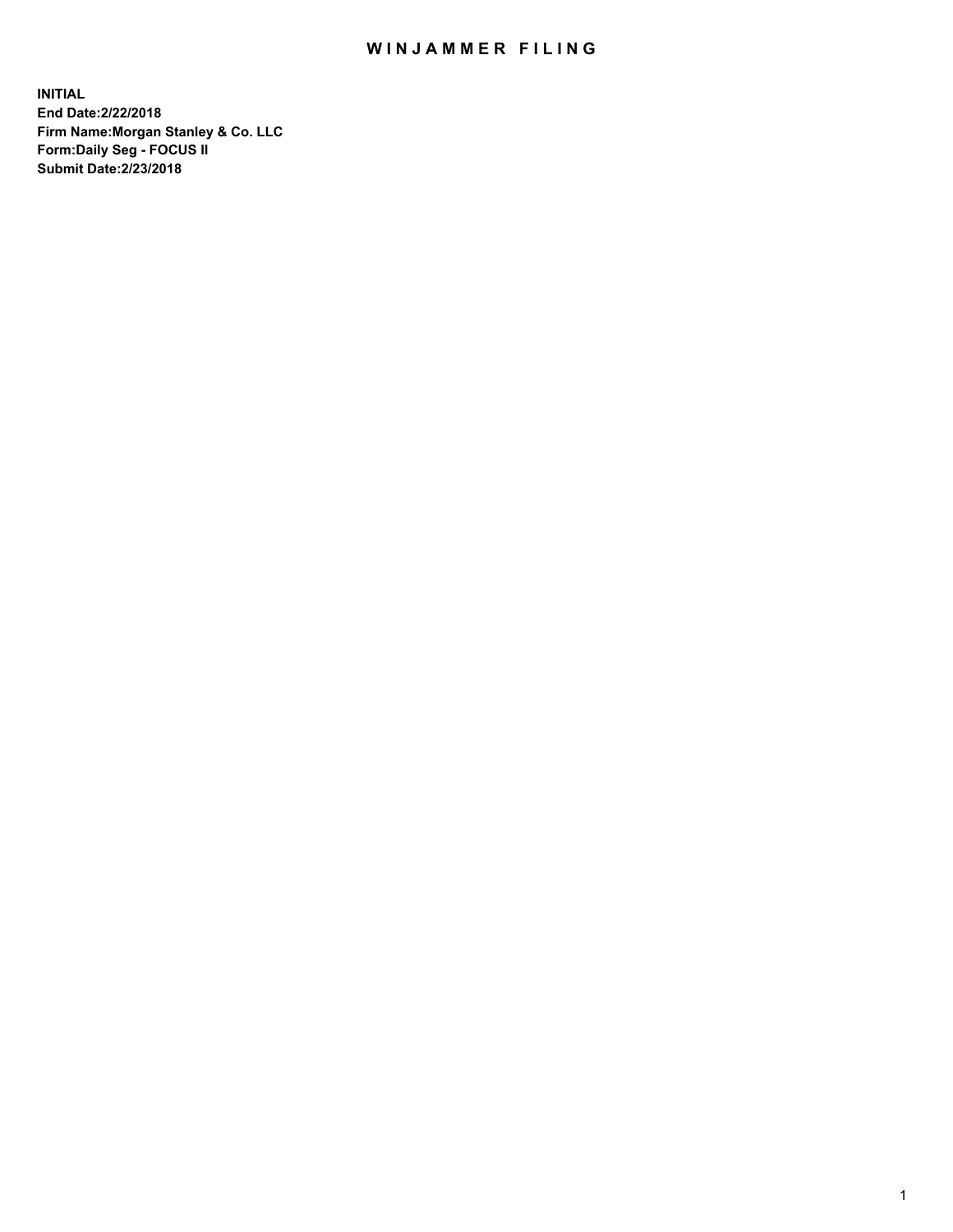## **INITIAL End Date:2/22/2018 Firm Name:Morgan Stanley & Co. LLC Form:Daily Seg - FOCUS II Submit Date:2/23/2018 Daily Segregation - Cover Page**

| Name of Company<br><b>Contact Name</b><br><b>Contact Phone Number</b><br><b>Contact Email Address</b>                                                                                                                                                                                                                          | Morgan Stanley & Co. LLC<br>Ikram Shah<br>212-276-0963<br>lkram.shah@morganstanley.com |
|--------------------------------------------------------------------------------------------------------------------------------------------------------------------------------------------------------------------------------------------------------------------------------------------------------------------------------|----------------------------------------------------------------------------------------|
| FCM's Customer Segregated Funds Residual Interest Target (choose one):<br>a. Minimum dollar amount: ; or<br>b. Minimum percentage of customer segregated funds required:%; or<br>c. Dollar amount range between: and; or<br>d. Percentage range of customer segregated funds required between: % and %.                        | 331,000,000<br>0 <sub>0</sub><br>00                                                    |
| FCM's Customer Secured Amount Funds Residual Interest Target (choose one):<br>a. Minimum dollar amount: ; or<br>b. Minimum percentage of customer secured funds required:%; or<br>c. Dollar amount range between: and; or<br>d. Percentage range of customer secured funds required between:% and%.                            | 140,000,000<br>0 <sub>0</sub><br>0 <sub>0</sub>                                        |
| FCM's Cleared Swaps Customer Collateral Residual Interest Target (choose one):<br>a. Minimum dollar amount: ; or<br>b. Minimum percentage of cleared swaps customer collateral required:% ; or<br>c. Dollar amount range between: and; or<br>d. Percentage range of cleared swaps customer collateral required between:% and%. | 92,000,000<br>0 <sub>0</sub><br>0 <sub>0</sub>                                         |

Attach supporting documents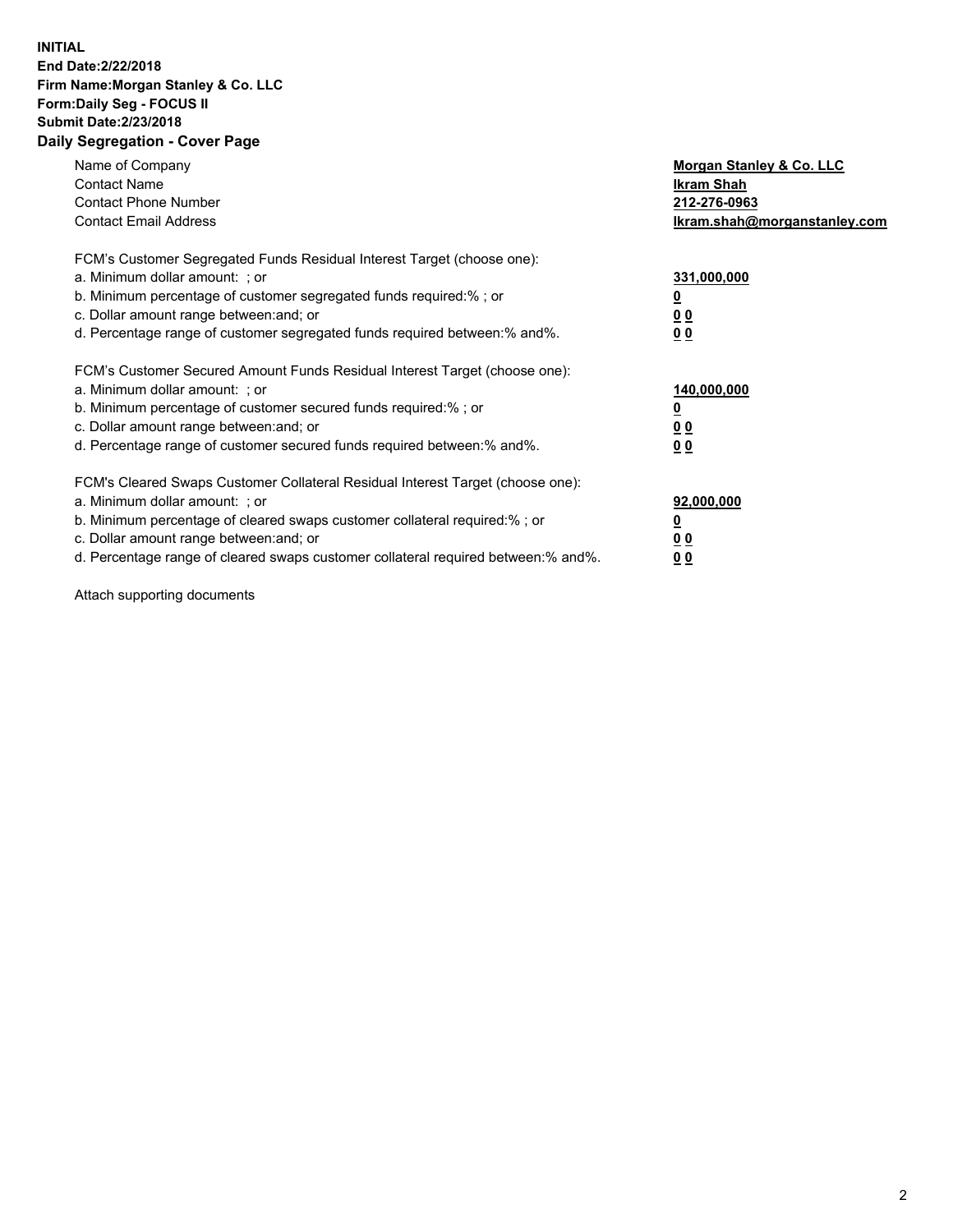## **INITIAL End Date:2/22/2018 Firm Name:Morgan Stanley & Co. LLC Form:Daily Seg - FOCUS II Submit Date:2/23/2018 Daily Segregation - Secured Amounts**

Foreign Futures and Foreign Options Secured Amounts Amount required to be set aside pursuant to law, rule or regulation of a foreign

- government or a rule of a self-regulatory organization authorized thereunder
- 1. Net ledger balance Foreign Futures and Foreign Option Trading All Customers A. Cash **3,154,534,461** [7315]
	- B. Securities (at market) **1,791,691,385** [7317]
- 2. Net unrealized profit (loss) in open futures contracts traded on a foreign board of trade **283,426,703** [7325]
- 3. Exchange traded options
	- a. Market value of open option contracts purchased on a foreign board of trade **26,107,713** [7335]
	- b. Market value of open contracts granted (sold) on a foreign board of trade **-24,432,339** [7337]
- 4. Net equity (deficit) (add lines 1. 2. and 3.) **5,231,327,923** [7345]
- 5. Account liquidating to a deficit and account with a debit balances gross amount **36,796,720** [7351] Less: amount offset by customer owned securities **-33,687,706** [7352] **3,109,014**
- 6. Amount required to be set aside as the secured amount Net Liquidating Equity Method (add lines 4 and 5)
- 7. Greater of amount required to be set aside pursuant to foreign jurisdiction (above) or line 6.

## FUNDS DEPOSITED IN SEPARATE REGULATION 30.7 ACCOUNTS

- 1. Cash in banks
	- A. Banks located in the United States **125,507,112** [7500]
	- B. Other banks qualified under Regulation 30.7 **1,048,994,185** [7520] **1,174,501,297**
- 2. Securities
	- A. In safekeeping with banks located in the United States **310,199,067** [7540]
	- B. In safekeeping with other banks qualified under Regulation 30.7 **0** [7560] **310,199,067** [7570]
- 3. Equities with registered futures commission merchants
	-
	-
	- C. Unrealized gain (loss) on open futures contracts **-979,637** [7600]
	- D. Value of long option contracts **0** [7610]
- E. Value of short option contracts **0** [7615] **5,951,874** [7620]
- 4. Amounts held by clearing organizations of foreign boards of trade
	-
	-
	- C. Amount due to (from) clearing organization daily variation **0** [7660]
	- D. Value of long option contracts **0** [7670]
	- E. Value of short option contracts **0** [7675] **0** [7680]
- 5. Amounts held by members of foreign boards of trade
	-
	-
	- C. Unrealized gain (loss) on open futures contracts **284,406,340** [7720]
	- D. Value of long option contracts **26,107,713** [7730]
	- E. Value of short option contracts **-24,432,339** [7735] **3,940,308,364**
- 6. Amounts with other depositories designated by a foreign board of trade **0** [7760]
- 7. Segregated funds on hand **0** [7765]
- 8. Total funds in separate section 30.7 accounts **5,430,960,602** [7770]
- 9. Excess (deficiency) Set Aside for Secured Amount (subtract line 7 Secured Statement Page 1 from Line 8)
- 10. Management Target Amount for Excess funds in separate section 30.7 accounts **140,000,000** [7780]
- 11. Excess (deficiency) funds in separate 30.7 accounts over (under) Management Target **56,523,665** [7785]

**0** [7305]

[7354] **5,234,436,937** [7355]

**5,234,436,937** [7360]

[7530]

 A. Cash **6,931,511** [7580] B. Securities **0** [7590]

 A. Cash **0** [7640] B. Securities **0** [7650]

 A. Cash **2,172,734,332** [7700] B. Securities **1,481,492,318** [7710] [7740] **196,523,665** [7380]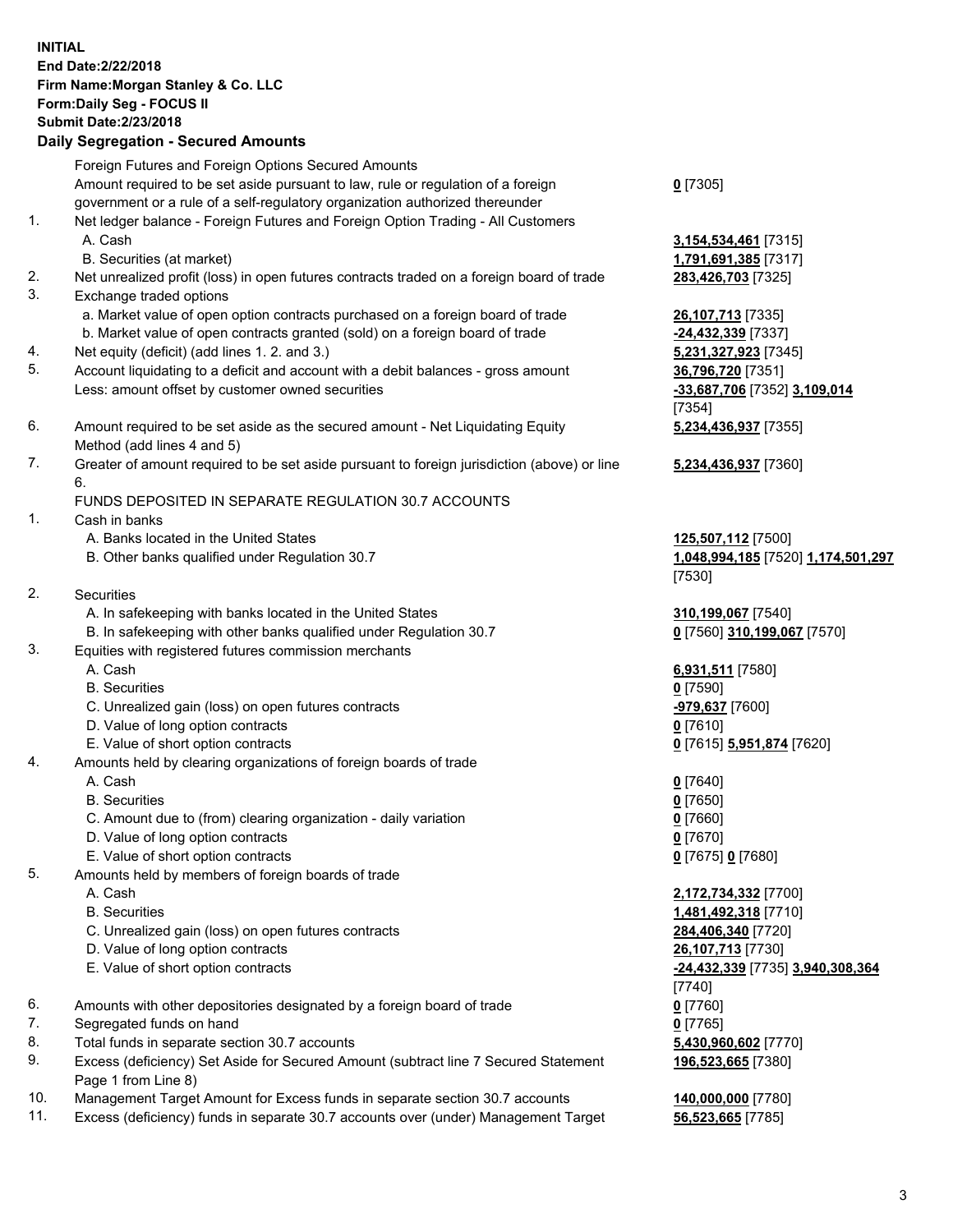**INITIAL End Date:2/22/2018 Firm Name:Morgan Stanley & Co. LLC Form:Daily Seg - FOCUS II Submit Date:2/23/2018 Daily Segregation - Segregation Statement** SEGREGATION REQUIREMENTS(Section 4d(2) of the CEAct) 1. Net ledger balance A. Cash **10,261,066,260** [7010] B. Securities (at market) **5,391,555,673** [7020] 2. Net unrealized profit (loss) in open futures contracts traded on a contract market **242,038,640** [7030] 3. Exchange traded options A. Add market value of open option contracts purchased on a contract market **515,639,585** [7032] B. Deduct market value of open option contracts granted (sold) on a contract market **-740,589,029** [7033] 4. Net equity (deficit) (add lines 1, 2 and 3) **15,669,711,129** [7040] 5. Accounts liquidating to a deficit and accounts with debit balances - gross amount **336,087,026** [7045] Less: amount offset by customer securities **-274,034,069** [7047] **62,052,957** [7050] 6. Amount required to be segregated (add lines 4 and 5) **15,731,764,086** [7060] FUNDS IN SEGREGATED ACCOUNTS 7. Deposited in segregated funds bank accounts A. Cash **4,826,517,787** [7070] B. Securities representing investments of customers' funds (at market) **0** [7080] C. Securities held for particular customers or option customers in lieu of cash (at market) **1,180,215,925** [7090] 8. Margins on deposit with derivatives clearing organizations of contract markets A. Cash **6,276,497,692** [7100] B. Securities representing investments of customers' funds (at market) **0** [7110] C. Securities held for particular customers or option customers in lieu of cash (at market) **4,211,339,748** [7120] 9. Net settlement from (to) derivatives clearing organizations of contract markets **-155,062,368** [7130] 10. Exchange traded options A. Value of open long option contracts **515,639,585** [7132] B. Value of open short option contracts **-740,589,029** [7133] 11. Net equities with other FCMs A. Net liquidating equity **3,408,846** [7140] B. Securities representing investments of customers' funds (at market) **0** [7160] C. Securities held for particular customers or option customers in lieu of cash (at market) **0** [7170] 12. Segregated funds on hand **0** [7150] 13. Total amount in segregation (add lines 7 through 12) **16,117,968,186** [7180] 14. Excess (deficiency) funds in segregation (subtract line 6 from line 13) **386,204,100** [7190] 15. Management Target Amount for Excess funds in segregation **331,000,000** [7194]

16. Excess (deficiency) funds in segregation over (under) Management Target Amount Excess

**55,204,100** [7198]